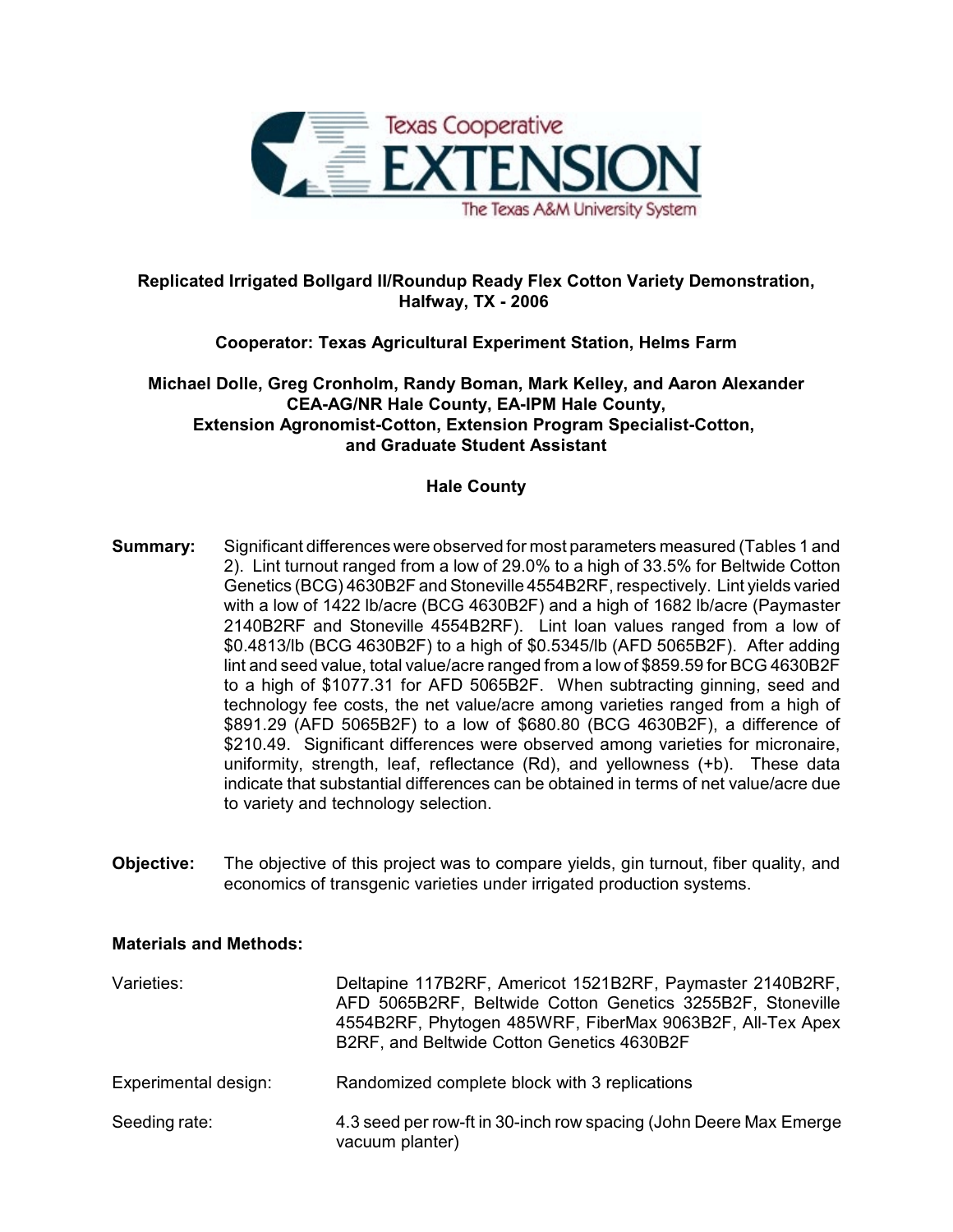| Plot size:                       | 4 rows by variable length (380 to 710 ft) due to circular pivot                                                                                                                                                                                                                                                                 |
|----------------------------------|---------------------------------------------------------------------------------------------------------------------------------------------------------------------------------------------------------------------------------------------------------------------------------------------------------------------------------|
| Planting date:                   | 17-May                                                                                                                                                                                                                                                                                                                          |
| Weed management:                 | An application of 22 oz/acre Roundup Original Max and 48 oz/acre<br>of Prowl was made pre-plant on 25-April. Glystar was applied on 5-<br>June at a rate of 32 oz/acre.                                                                                                                                                         |
| Rainfall                         |                                                                                                                                                                                                                                                                                                                                 |
| and Irrigation:                  | From 10-May through September, 10.93 inches of rainfall<br>accumulated in addition to 14.67 inches of preplant and seasonal<br>irrigation, for a total of 25.6 inches.                                                                                                                                                          |
| Insecticides:                    | Temik was applied in-furrow at planting at 3.0 lbs/acre. No other<br>insecticides were applied at this site.                                                                                                                                                                                                                    |
| Fertilizer management:           | 64 lbs/acre of $P_2O_5$ (10-34-0) and 19 lbs/acre N (32-0-0) were<br>applied on 10-April using a coulter rig. Another 60 lbs/acre N (32-0-<br>0) was applied on 23-May with a coulter rig. An additional 67 lbs/a<br>N (32-0-0) was applied via fertigation during the growing season.                                          |
| Plant growth regulators:         | Plant growth regulators were not used at this location.                                                                                                                                                                                                                                                                         |
| Harvest aids:                    | Harvest aids consisting of 32 oz/a Prep and 1.5 oz/a ET with 1% v/v<br>(1 gal/100 gal spray solution) crop oil concentrate were applied on<br>24-Oct.                                                                                                                                                                           |
| Harvest:                         | Plots were harvested on 10-November using a commercial John<br>Deere 7455 stripper harvester with field cleaner. Harvested material<br>was transferred into a weigh wagon with integral electronic scales to<br>determine individual plot weights. Plot yields were adjusted to<br>lb/acre.                                     |
| Gin turnout:                     | Grab samples were taken by plot and ginned at the Texas A&M<br>University Agricultural Research and Extension Center at Lubbock<br>to determine gin turnouts.                                                                                                                                                                   |
| Fiber analysis:                  | Lint samples were submitted to the International Textile Center at<br>Texas Tech University for HVI analysis, and Commodity Credit<br>Corporation (CCC) loan values were determined for each variety by<br>plot.                                                                                                                |
| Ginning cost<br>and seed values: | Ginning costs were based on \$2.45 per cwt. of bur cotton and seed<br>value/acre was based on \$125/ton of seed. Ginning costs did not<br>include checkoff.                                                                                                                                                                     |
| Seed and<br>technology cost:     | Seed and technology costs were calculated using the appropriate<br>seeding rate (seed/row-ft) for the row spacing and entries using the<br>online Plains Cotton Growers Seed Cost Comparison Worksheet<br>Thresholds.<br>with<br>Monsanto<br>Cap<br>Cost<br>available<br>at:<br>http://www.plainscotton.org/Seed/seedindex.html |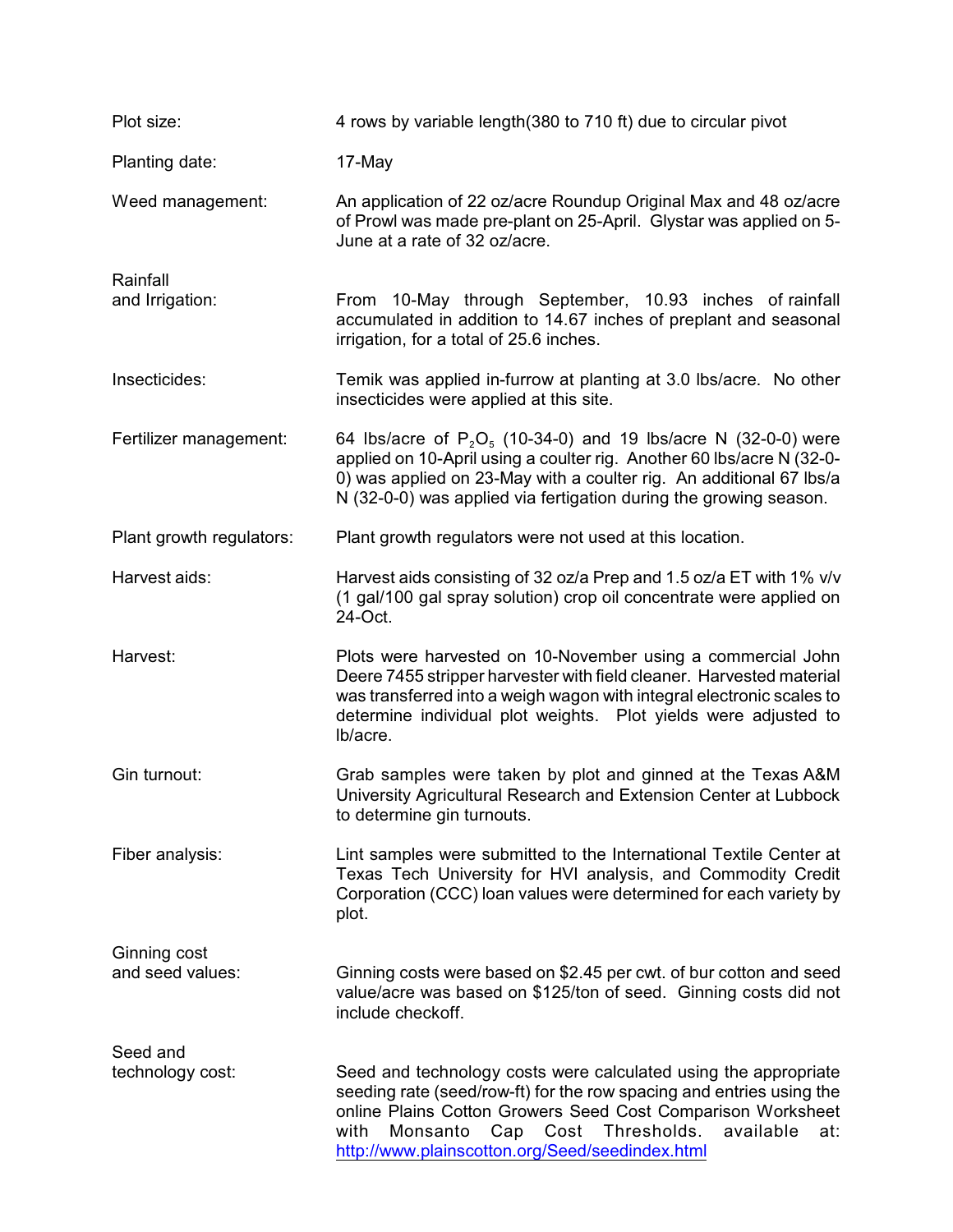#### **Results and Discussion:**

Significant differences were observed for most parameters measured (Tables 1 and 2). Lint turnout ranged from a low of 29.0% to a high of 33.5% for Beltwide Cotton Genetics (BCG) 4630B2F and Stoneville 4554B2RF, respectively. Lint yields varied with a low of 1422 lb/acre (BCG 4630B2F) and a high of 1682 lb/acre (Paymaster 2140B2RF and Stoneville 4554B2RF). Lint loan values ranged from a low of \$0.4813/lb (BCG 4630B2F) to a high of \$0.5345/lb (AFD 5065B2F). After adding lint and seed value, total value/acre ranged from a low of \$859.59 for BCG 4630B2F to a high of \$1077.31 for AFD 5065B2F. When subtracting ginning, seed and technology fee costs, the net value/acre among varieties ranged from a high of \$891.29 (AFD 5065B2F) to a low of \$680.80 (BCG 4630B2F), a difference of \$210.49. Micronaire values ranged from a low of 2.7 for BCG 4630B2F to a high of 3.3 for Paymaster 2140B2RF. A test average staple length of 37.6 was observed with no significant differences among varieties. The test average for percent uniformity was 81.9 and ranged from a low of 80.7 to a high of 83.3 for BCG 4630B2F and PhytoGen 485WRF, respectively. Strength values ranged from a high of 30.1 g/tex for Deltapine 117B2RF to a low of 23.1 for BCG 4630B2RF. A test average leaf grade of 3.3 was observed with a high of 4.0 for Deltapine 117B2RF and PhytoGen 485WRF. Reflectance (Rd) values ranged from a high of 82.6 (All-Tex Apex B2RF) to a low of 79.6 (PhytoGen 485WRF) and yellowness (+b) values ranged from a high of 7.9 (Stoneville 4554B2RF) to a low of 6.4 (AFD 5065B2F). Color grades for all varieties were 21's and 31's. These data indicate that substantial differences can be obtained in terms of net value/acre due to variety and technology selection. It should be noted that no inclement weather was encountered at this location prior to harvest. Additional multi-site and multiyear applied research is needed to evaluate varieties and technology across a series of environments.

### **Acknowledgments:**

Appreciation is expressed to Doug Nesmith, Farm Research Service Manager - Texas Agricultural Experiment Station (TAES), Halfway/Helms; and Jim Bordovsky, Research Scientist and Agricultural Engineer - TAES, Halfway/Helms, for their assistance with this project. Further assistance with this project was provided by Dr. John Gannaway - TAES, Lubbock, and Dr. Eric Hequet - Associate Director, International Textile Center, Texas Tech University.

### **Disclaimer Clause:**

Trade names of commercial products used in this report are included only for better understanding and clarity. Reference to commercial products or trade names is made with the understanding that no discrimination is intended and no endorsement by the Texas A&M University System is implied. Readers should realize that results from one experiment do not represent conclusive evidence that the same response would occur where conditions vary.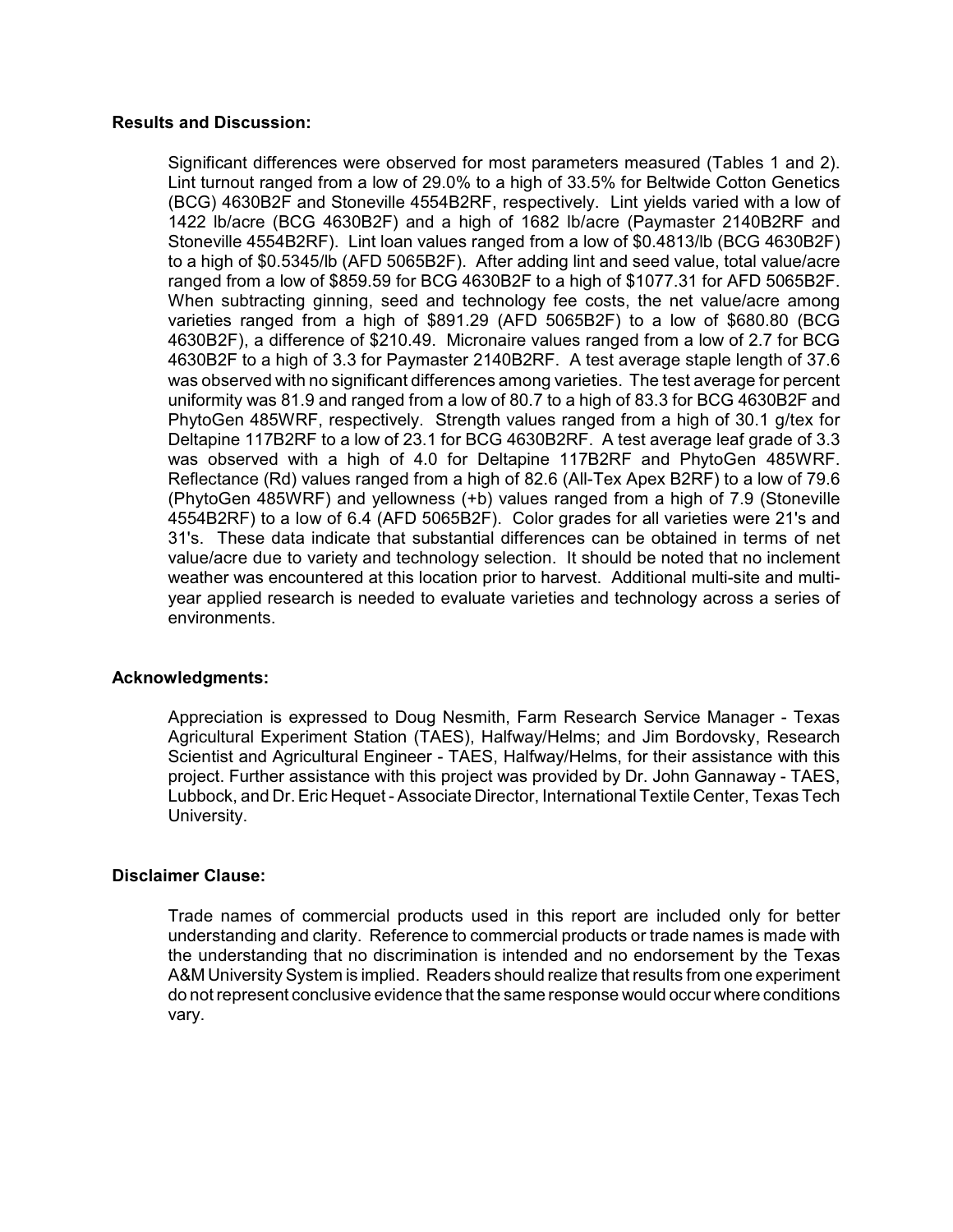**Table 1. Harvest results from the irrigated replicated transgenic cotton variety demonstration, Texas Agricultural Experiment Station, Helms Farm, Halfway, TX, 2006.**

| Entry                                   | Lint<br>turnout | Seed<br>turnout | <b>Bur cotton</b><br>yield | Lint<br>vield | Seed<br>vield | Lint Ioan<br>value | Lint<br>value | Seed<br>value | <b>Total</b><br>value | Ginning<br>cost | Seed/technology<br>cost | <b>Net</b><br>value |      |
|-----------------------------------------|-----------------|-----------------|----------------------------|---------------|---------------|--------------------|---------------|---------------|-----------------------|-----------------|-------------------------|---------------------|------|
|                                         | %               | %               | Ib/acre                    | Ib/acre       | lb/acre       | \$/lb              | \$/acre       | \$/acre       | \$/acre               | \$/acre         | \$/acre                 | \$/acre             |      |
| <b>AFD 5065B2F</b>                      | 30.1            | 56.5            | 5496                       | 1652          | 3104          | 0.5345             | 883.28        | 194.03        | 1077.31               | 134.64          | 51.38                   | 891.29              | a    |
| Paymaster 2140B2RF                      | 33.1            | 54.6            | 5089                       | 1682          | 2778          | 0.5223             | 878.47        | 173.61        | 1052.08               | 124.67          | 55.15                   | 872.26              | ab   |
| Stoneville 4554B2RF                     | 33.5            | 56.7            | 5027                       | 1682          | 2852          | 0.5157             | 867.70        | 178.24        | 1045.95               | 123.17          | 59.64                   | 863.14              | ab   |
| FiberMax 9063B2F                        | 32.3            | 53.8            | 4948                       | 1597          | 2661          | 0.5282             | 846.33        | 166.30        | 1012.63               | 121.24          | 55.48                   | 835.91              | abc  |
| Deltapine 117B2RF                       | 32.3            | 52.4            | 4892                       | 1582          | 2563          | 0.5120             | 809.61        | 160.20        | 969.80                | 119.86          | 61.20                   | 788.75              | abcd |
| Americot 1521B2RF                       | 30.0            | 55.2            | 5306                       | 1592          | 2931          | 0.4963             | 790.13        | 183.14        | 973.27                | 130.01          | 56.15                   | 787.11              | abcd |
| <b>All-Tex Apex B2RF</b>                | 29.7            | 56.2            | 5222                       | 1553          | 2936          | 0.5048             | 783.64        | 183.52        | 967.17                | 127.95          | 59.89                   | 779.33              | bcd  |
| <b>Beltwide Cotton Genetics 3255B2F</b> | 31.1            | 55.8            | 5091                       | 1585          | 2838          | 0.4938             | 782.52        | 177.40        | 959.91                | 124.74          | 58.80                   | 776.38              | bcd  |
| PhytoGen 485WRF                         | 30.0            | 53.9            | 4816                       | 1445          | 2597          | 0.5158             | 745.66        | 162.30        | 907.96                | 117.99          | 56.52                   | 733.45              | cd   |
| <b>Beltwide Cotton Genetics 4630B2F</b> | 29.0            | 56.3            | 4898                       | 1422          | 2759          | 0.4813             | 687.16        | 172.44        | 859.59                | 119.99          | 58.80                   | 680.80 d            |      |
| <b>Test average</b>                     | 31.1            | 55.1            | 5079                       | 1579          | 2802          | 0.5105             | 807.45        | 175.12        | 982.57                | 124.43          | 57.30                   | 800.84              |      |
| CV, %                                   | 3.7             | 1.8             | 5.5                        | 5.5           | 5.5           | 4.2                | 7.7           | 5.5           | 7.2                   | 5.5             | --                      | 8.1                 |      |
| OSL                                     | 0.0010          | 0.0006          | 0.1538                     | 0.0188        | 0.0107        | 0.1441             | 0.0213        | 0.0108        | 0.0356                | 0.1538          |                         | 0.0207              |      |
| <b>LSD</b>                              | 2.0             | 1.7             | <b>NS</b>                  | 148           | 264           | <b>NS</b>          | 107.34        | 16.50         | 121.51                | <b>NS</b>       | $\qquad \qquad$         | 111.39              |      |

**For net value/acre, means within a column with the same letter are not significantly different at the 0.05 probability level.**

**CV - coefficient of variation.**

**OSL - observed significance level, or probability of a greater F value.**

**LSD - least significant difference at the 0.05 level, NS - nonsignificant.** 

**Note: some columns may not add up due to rounding error.**

#### **Assumes:**

**\$2.45/cwt ginning cost.**

**\$125/ton for seed.**

**Value for lint based on CCC loan value from grab samples and ITC HVI results.**